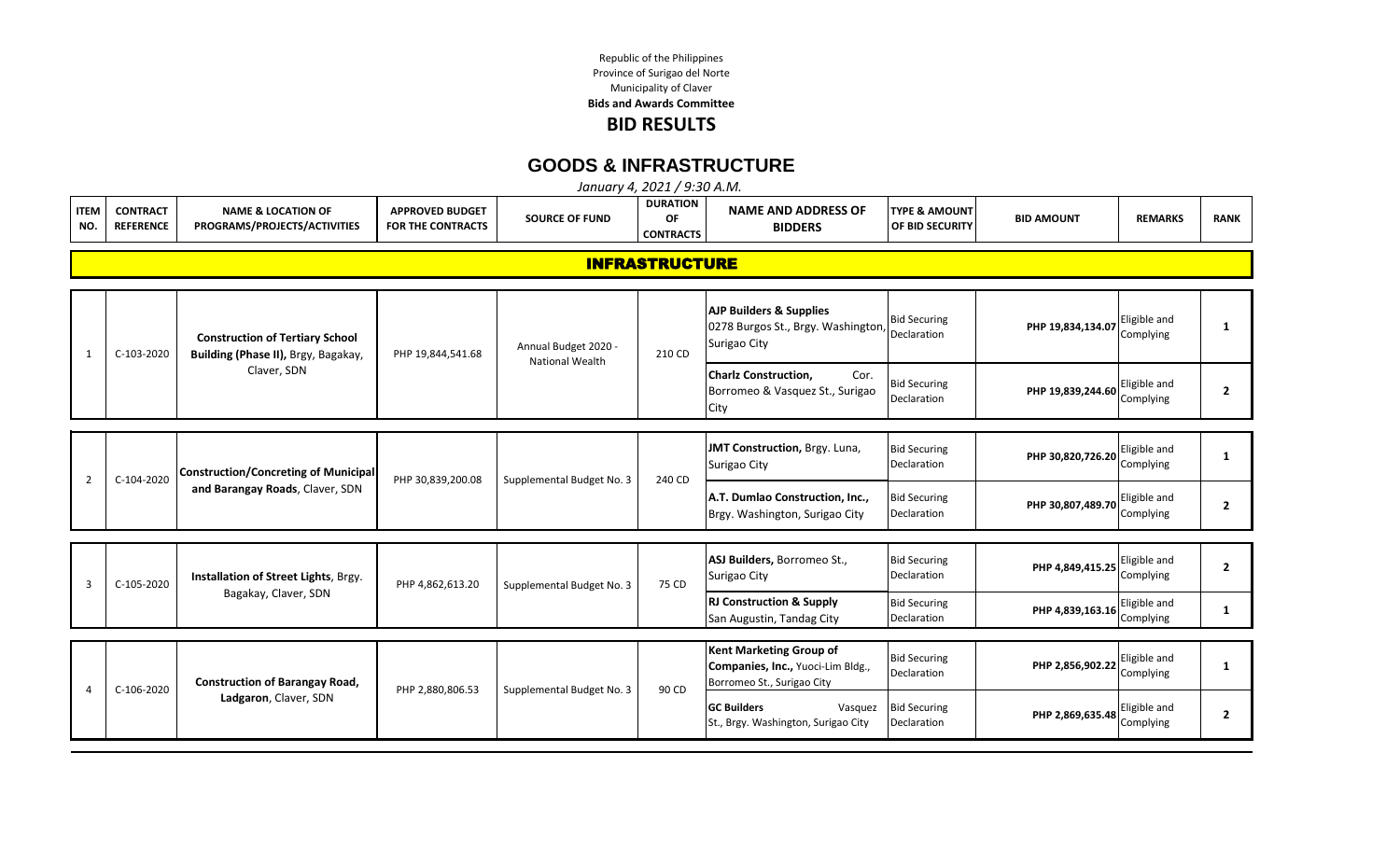| <b>ITEM</b><br>NO. | <b>CONTRACT</b><br><b>REFERENCE</b> | <b>NAME &amp; LOCATION OF</b><br>PROGRAMS/PROJECTS/ACTIVITIES    | <b>APPROVED BUDGET</b><br><b>FOR THE CONTRACTS</b> | <b>SOURCE OF FUND</b>      | <b>DURATION</b><br>OF<br><b>CONTRACTS</b> | <b>NAME AND ADDRESS OF</b><br><b>BIDDERS</b>                                                      | <b>TYPE &amp; AMOUNT</b><br>OF BID SECURITY | <b>BID AMOUNT</b>                 | <b>REMARKS</b>            | <b>RANK</b>    |
|--------------------|-------------------------------------|------------------------------------------------------------------|----------------------------------------------------|----------------------------|-------------------------------------------|---------------------------------------------------------------------------------------------------|---------------------------------------------|-----------------------------------|---------------------------|----------------|
| 5                  | C-107-2020                          | <b>Extension of Barangay Lapinigan Pier</b>                      | PHP 1,771,040.34                                   | Supplemental Budget No. 3  | 60 CD                                     | A.T. Dumlao Construction, Inc.,<br>Brgy. Washington, Surigao City                                 | <b>Bid Securing</b><br>Declaration          | PHP 1,748,219.02                  | Eligible and<br>Complying | 1              |
|                    |                                     | Phase II, Brgy. Lapinigan, Claver, SDN                           |                                                    |                            |                                           | <b>Cartesian Builders,</b><br>Kaskag<br>Village, Brgy. Washington, Surigao<br>City                | <b>Bid Securing</b><br>Declaration          | PHP 1,757,193.32                  | Eligible and<br>Complying | $\overline{2}$ |
|                    |                                     |                                                                  |                                                    |                            |                                           |                                                                                                   |                                             |                                   |                           |                |
| 6                  | C-108-2020                          | <b>Construction of Sampaguita</b>                                | PHP 1,986,537.70                                   | Supplemental Budget No. 3  | 90 CD                                     | <b>RJ Construction &amp; Supply</b><br>San Augustin, Tandag City                                  | <b>Bid Securing</b><br>Declaration          | PHP 1,966,754.66                  | Eligible and<br>Complying | $\mathbf{1}$   |
|                    |                                     | Boulevard, Brgy. Tayaga, Claver, SDN                             |                                                    |                            |                                           | ASJ Builders, Borromeo St.,<br>Surigao City                                                       | <b>Bid Securing</b><br>Declaration          | PHP 1,970,297.01                  | Eligible and<br>Complying | $\overline{2}$ |
|                    |                                     |                                                                  |                                                    |                            |                                           | <b>Charlz Construction,</b><br>Cor.                                                               |                                             |                                   |                           |                |
| $\overline{7}$     | C-109-2020                          | <b>Construction of LGU</b><br>Warehouse/Evacuation Center, Brgy. | PHP 17,989,657.11                                  | Supplemental Budget No. 3  | 180 CD                                    | Borromeo & Vasquez St., Surigao<br>City                                                           | <b>Bid Securing</b><br>Declaration          | PHP 17,944,237.25                 | Eligible and<br>Complying | $\mathbf{1}$   |
|                    |                                     | Bagakay, Claver, SDN                                             |                                                    |                            |                                           | JMT Construction, Brgy. Luna,<br>Surigao City                                                     | <b>Bid Securing</b><br>Declaration          | PHP 17,966,283.64                 | Eligible and<br>Complying | $\overline{2}$ |
|                    |                                     |                                                                  |                                                    |                            |                                           |                                                                                                   |                                             |                                   |                           |                |
|                    |                                     | Improvement/Rehabilitation of                                    |                                                    |                            |                                           | ASJ Builders, Borromeo St.,<br>Surigao City                                                       | <b>Bid Securing</b><br>Declaration          | PHP 2,901,820.54                  | Eligible and<br>Complying | $\mathbf{1}$   |
| 8                  | C-110-2020                          | Public Building, Brgy. Tayaga, Claver,<br><b>SDN</b>             | PHP 2,926,954.75                                   | Supplemental Budget No. 3  | 90 CD                                     | <b>RJB Construction and Supply,</b><br>Brgy. Cagniog, Surigao City                                | <b>Bid Securing</b><br>Declaration          | <b>PHP 2,910,067.25</b> Complying | Eligible and              | $\mathbf{2}$   |
|                    |                                     |                                                                  |                                                    |                            |                                           | Cartesian Builders,<br>Kaskag                                                                     |                                             |                                   |                           |                |
|                    |                                     | <b>Construction of Barangay Road</b>                             |                                                    |                            |                                           | Village, Brgy. Washington, Surigao<br>City                                                        | <b>Bid Securing</b><br>Declaration          | PHP 1,870,345.32                  | Eligible and<br>Complying | $\overline{2}$ |
| 9                  | C-111-2020                          | Wangke, Claver, SDN                                              | PHP 1,887,313.63                                   | Supplemental Budget No. 3  | 90 CD                                     | <b>Kent Marketing Group of</b><br>Companies, Inc., Yuoci-Lim Bldg.,<br>Borromeo St., Surigao City | <b>Bid Securing</b><br>Declaration          | PHP 1,861,782.85                  | Eligible and<br>Complying | $\mathbf{1}$   |
|                    |                                     |                                                                  |                                                    |                            |                                           | Charlz Construction, Cor.                                                                         |                                             |                                   |                           |                |
|                    |                                     | <b>Municipal Ecological Solid Waste</b>                          |                                                    | Supplemental Budget No. 2- |                                           | Borromeo & Vasquez St., Surigao<br>City                                                           | <b>Bid Securing</b><br>Declaration          | PHP 8,431,447.15                  | Eligible and<br>Complying | 1              |
| 10                 | C-112-2020                          | Management Program, Brgy.<br>Panatao, Claver, SDN                | PHP 8,466,242.32                                   | 2019-National Wealth       | 150 CD                                    | <b>JMT Construction, Brgy. Luna,</b><br>Surigao City                                              | <b>Bid Securing</b><br>Declaration          | PHP 8,440,430.22                  | Eligible and<br>Complying | $\mathbf{2}$   |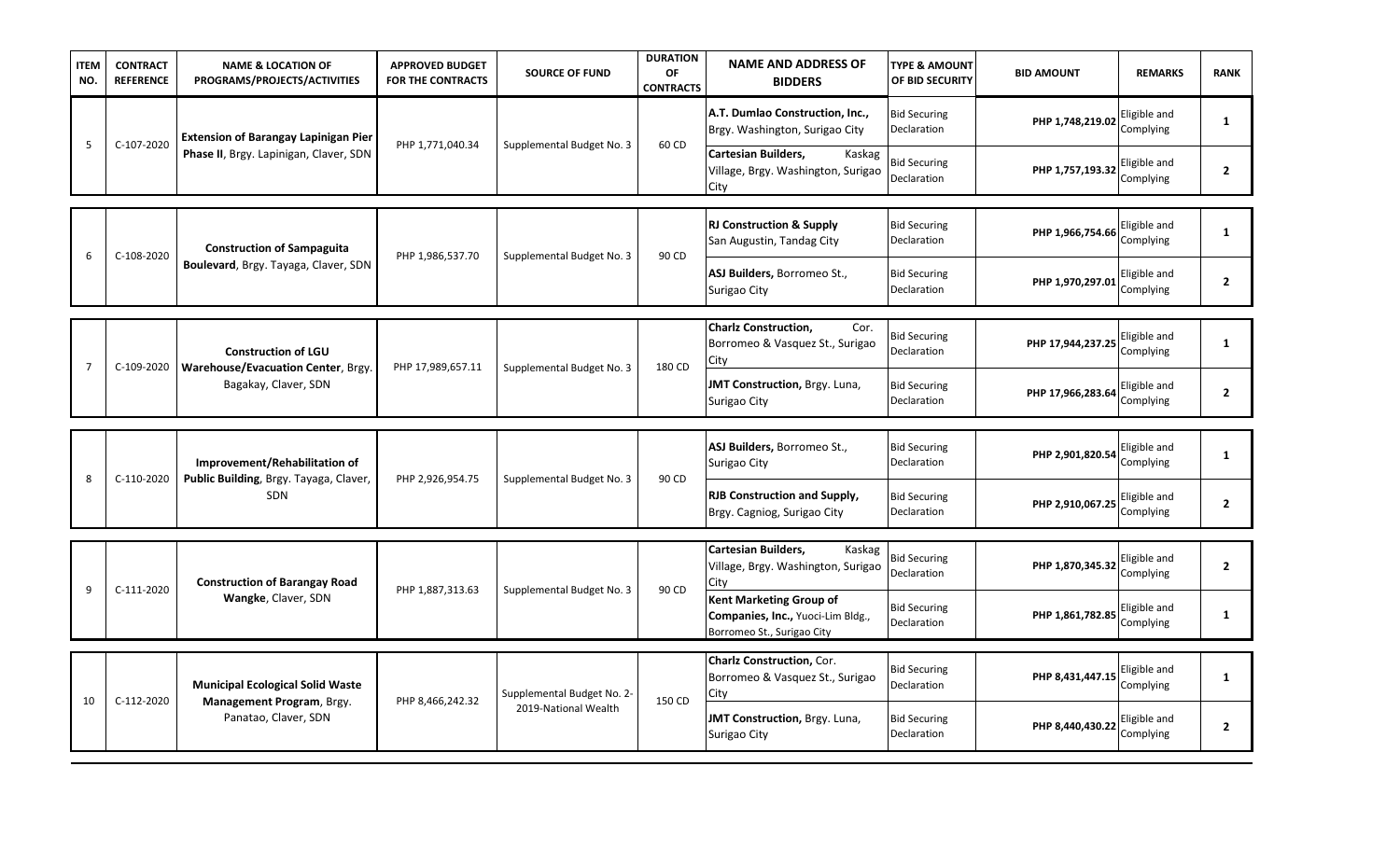| <b>ITEM</b><br>NO. | <b>CONTRACT</b><br><b>REFERENCE</b> | <b>NAME &amp; LOCATION OF</b><br>PROGRAMS/PROJECTS/ACTIVITIES                              | <b>APPROVED BUDGET</b><br><b>FOR THE CONTRACTS</b> | <b>SOURCE OF FUND</b>                    | <b>DURATION</b><br>ΟF<br><b>CONTRACTS</b> | <b>NAME AND ADDRESS OF</b><br><b>BIDDERS</b>                                                                                                        | <b>ITYPE &amp; AMOUNT</b><br><b>OF BID SECURITY</b>                      | <b>BID AMOUNT</b>                        | <b>REMARKS</b>                                         | <b>RANK</b> |
|--------------------|-------------------------------------|--------------------------------------------------------------------------------------------|----------------------------------------------------|------------------------------------------|-------------------------------------------|-----------------------------------------------------------------------------------------------------------------------------------------------------|--------------------------------------------------------------------------|------------------------------------------|--------------------------------------------------------|-------------|
| 11                 | C-113-2020                          | Hayanggabon Treatment and<br><b>Monitoring Facility, Brgy.</b><br>Hayanggabon, Claver, SDN | PHP 1,295,205.23                                   | Annual Budget General Fund<br><b>POC</b> | 30 CD                                     |                                                                                                                                                     |                                                                          | NO BIDDER (recommend for second posting) |                                                        |             |
| 12                 | C-114-2020                          | <b>Construction of New Claver Fire</b><br><b>Station Phase II, Claver, SDN</b>             | PHP 11,998,327.07                                  | <b>Equity Fund</b>                       | 240 CD                                    | <b>Charlz Construction, Cor.</b><br>Borromeo & Vasquez St., Surigao<br>City<br><b>GC Builders</b><br>Vasquez St., Brgy. Washington,<br>Surigao City | <b>Bid Securing</b><br>Declaration<br><b>Bid Securing</b><br>Declaration | PHP 11,992,922.17<br>PHP 11,994,496.57   | Eligible and<br>Complying<br>Eligible and<br>Complying |             |
| 13                 | C-117-2020                          | Construction/Concreting of Municipal<br>and Barangay Roads, Claver, SDN                    | PHP 9,059,686.16                                   | Supplemental Budget No. 3                | 90 CD                                     | A.T. Dumlao Construction, Inc.,<br>Brgy. Washington, Surigao City<br><b>Cartesian Builders,</b><br>Kaskag<br>Village, Brgy. Washington, Surigao     | <b>Bid Securing</b><br>Declaration<br><b>Bid Securing</b>                | PHP 985,876.00<br>PHP 9,048,539.29       | Eligible and<br>Complying<br>Eligible and              |             |

| <b>GOODS</b> |                                                                          |              |                                    |       |                                                          |                                    |                                          |              |                |  |  |  |
|--------------|--------------------------------------------------------------------------|--------------|------------------------------------|-------|----------------------------------------------------------|------------------------------------|------------------------------------------|--------------|----------------|--|--|--|
| C-115-2020   | <b>Purchase of Garbage Compactor,</b><br>Claver, SDN                     | 8,000,000.00 | Supplemental Budget No. 3-<br>2020 | 90 CD | Golden Dynasty Motors, Inc.<br>Km. 7, Lanang, Davao City | <b>Bid Securing</b><br>Declaration | PHP 7,980,000.00 Complying               | Eligible and | Lone<br>Bidder |  |  |  |
|              |                                                                          |              |                                    |       |                                                          |                                    |                                          |              |                |  |  |  |
| C-116-2020   | <b>Purchase of Floating CR for Kabujuan</b><br><b>Islet, Claver, SDN</b> | 1,919,871.13 | Supplemental Budget No. 3-<br>2020 | 45 CD |                                                          |                                    | NO BIDDER (recommend for second posting) |              |                |  |  |  |

| OOD<br>١ι<br>÷ |
|----------------|
|----------------|

|             | ` / 9:30 A.M.<br>2021<br>JANUARY 19. |                                     |                          |                       |                        |                            |                          |                   |                |             |  |
|-------------|--------------------------------------|-------------------------------------|--------------------------|-----------------------|------------------------|----------------------------|--------------------------|-------------------|----------------|-------------|--|
| <b>ITEM</b> | <b>CONTRACT</b>                      | <b>NAME &amp; LOCATION OF</b>       | <b>APPROVED BUDGET</b>   | <b>SOURCE OF FUND</b> | <b>DURATION</b>        | <b>NAME AND ADDRESS OF</b> | <b>TYPE &amp; AMOUNT</b> | <b>BID AMOUNT</b> | <b>REMARKS</b> | <b>RANK</b> |  |
| NO.         | <b>REFERENCE</b>                     | <b>PROGRAMS/PROJECTS/ACTIVITIES</b> | <b>FOR THE CONTRACTS</b> |                       | ΟF                     | <b>BIDDERS</b>             | <b>OF BID SECURITY</b>   |                   |                |             |  |
|             |                                      |                                     |                          |                       |                        |                            |                          |                   |                |             |  |
|             |                                      |                                     |                          |                       | <b>Service Service</b> |                            |                          |                   |                |             |  |

| <b>Purchase of Meals and Snacks.</b><br>C-085-2020<br>Claver, SDN | 400,000.00 | Trust Fund 2020 | 15 CD | NO BIDDER (recommend for negotiated) |
|-------------------------------------------------------------------|------------|-----------------|-------|--------------------------------------|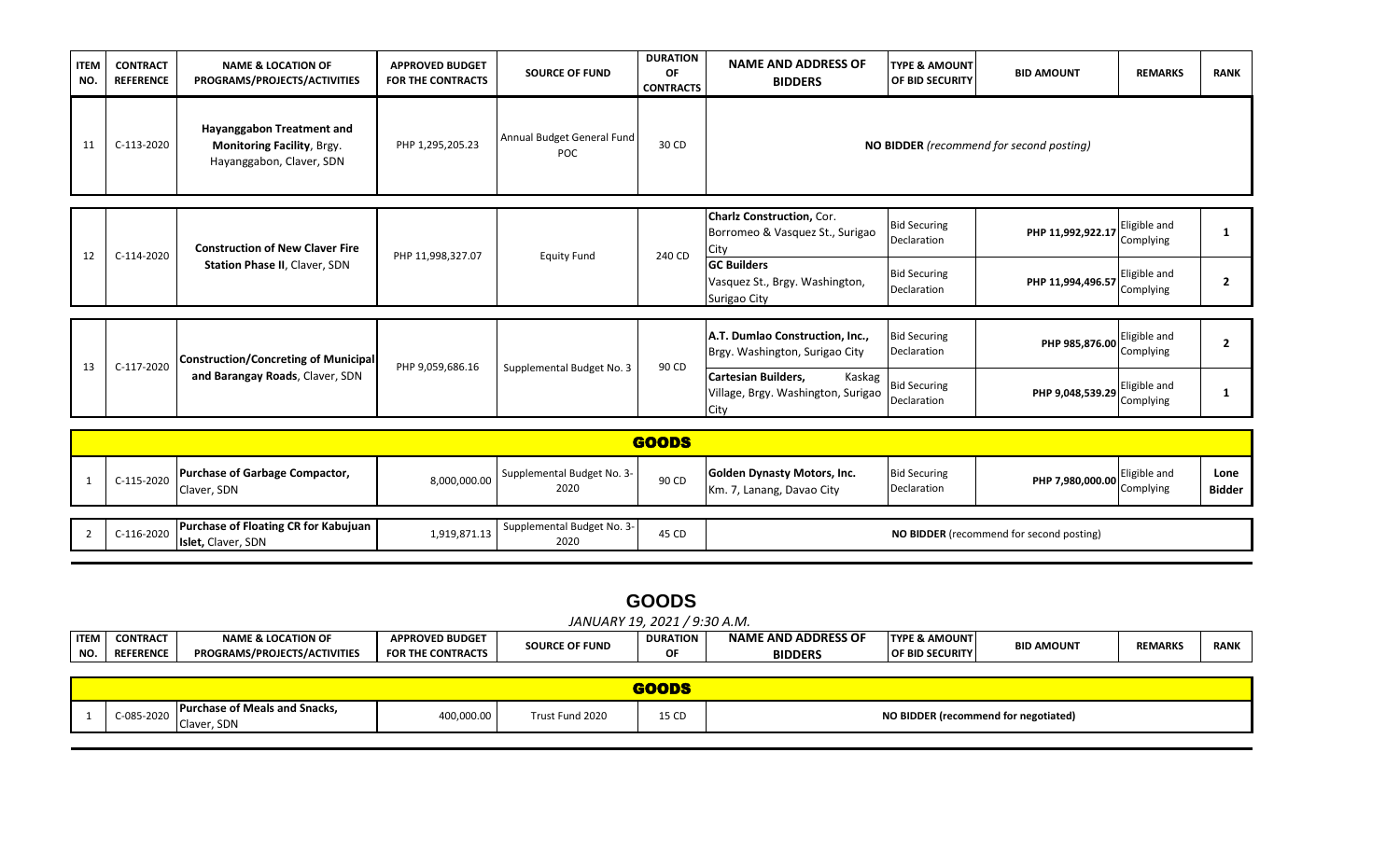| <b>ITEM</b><br>NO. | <b>CONTRACT</b><br><b>REFERENCE</b> | <b>NAME &amp; LOCATION OF</b><br>PROGRAMS/PROJECTS/ACTIVITIES | <b>APPROVED BUDGET</b><br><b>FOR THE CONTRACTS</b> | <b>SOURCE OF FUND</b>             | <b>DURATION</b><br>OF<br><b>CONTRACTS</b> | <b>NAME AND ADDRESS OF</b><br><b>BIDDERS</b> | <b>TYPE &amp; AMOUNT</b><br><b>OF BID SECURITY</b> | <b>BID AMOUNT</b>  | <b>REMARKS</b> | <b>RANK</b>   |  |  |
|--------------------|-------------------------------------|---------------------------------------------------------------|----------------------------------------------------|-----------------------------------|-------------------------------------------|----------------------------------------------|----------------------------------------------------|--------------------|----------------|---------------|--|--|
|                    |                                     |                                                               |                                                    | <b>GOODS &amp; INFRASTRUCTURE</b> |                                           |                                              |                                                    |                    |                |               |  |  |
|                    | February 05, 2021 / 9:30 A.M.       |                                                               |                                                    |                                   |                                           |                                              |                                                    |                    |                |               |  |  |
| <b>ITEM</b>        | <b>CONTRACT</b>                     | <b>NAME &amp; LOCATION OF</b>                                 | <b>APPROVED BUDGET</b>                             | <b>SOURCE OF FUND</b>             | <b>DURATION</b>                           | <b>NAME AND ADDRESS OF</b>                   | <b>TYPE &amp; AMOUNT</b>                           | <b>BID AMOUNT</b>  | <b>REMARKS</b> | <b>RANK</b>   |  |  |
| NO.                | <b>REFERENCE</b>                    | PROGRAMS/PROJECTS/ACTIVITIES                                  | <b>FOR THE CONTRACTS</b>                           |                                   | ΟF                                        | <b>BIDDERS</b>                               | <b>OF BID SECURITY</b>                             |                    |                |               |  |  |
|                    |                                     |                                                               |                                                    |                                   |                                           |                                              |                                                    |                    |                |               |  |  |
|                    | <b>INFRASTRUCTURE</b>               |                                                               |                                                    |                                   |                                           |                                              |                                                    |                    |                |               |  |  |
|                    | C-113-2020                          | Hayanggabon Treatment and                                     | PHP 1,295,205.23                                   | Annual Budget General Fund        | 30 CD                                     | <b>5R's Construction, Brgy.</b>              | <b>Bid Securing</b>                                | PHP 1,291,952.06   | Eligible and   | Lone          |  |  |
|                    |                                     | <b>Monitoring Facility, Claver, SDN</b>                       |                                                    | <b>POC</b>                        |                                           | Cagdianao, Claver, SDN                       | Declaration                                        |                    | Complying      | Bidder        |  |  |
|                    |                                     |                                                               |                                                    |                                   |                                           |                                              |                                                    |                    |                |               |  |  |
|                    |                                     | <b>Construction of Potable Water</b>                          |                                                    |                                   |                                           | <b>Rex E. Morales Construction,</b>          | <b>Bid Securing</b>                                |                    | Eligible and   | Lone          |  |  |
|                    | C-001-2021                          | System, Claver, SDN                                           | PHP<br>128,779,556.30                              | Supplemental Budget No. 3         | 365 CD                                    | Barangay Linao, Ormoc City, 6541             | Declaration                                        | PHP 128,502,209.78 | Complying      | <b>Bidder</b> |  |  |
|                    |                                     |                                                               |                                                    |                                   |                                           | Leyte                                        |                                                    |                    |                |               |  |  |
|                    |                                     |                                                               |                                                    |                                   |                                           |                                              |                                                    |                    |                |               |  |  |
|                    |                                     |                                                               |                                                    |                                   | RAANQ                                     |                                              |                                                    |                    |                |               |  |  |

| <b>Purchase of Floating CR for Kabujuan</b><br>C-116-2020<br><b>Islet, Claver, SDN</b> | Supplemental Budget No. 3-<br>$-1.519.871.13$<br>2020 | 90 CD | NO BIDDER (recommend for negotiated) |  |  |  |  |  |  |  |
|----------------------------------------------------------------------------------------|-------------------------------------------------------|-------|--------------------------------------|--|--|--|--|--|--|--|
|                                                                                        |                                                       |       |                                      |  |  |  |  |  |  |  |

## **GOODS & INFRASTRUCTURE** *March 05, 2021 / 9:30 A.M.*

|                             | March 05<br>2021<br>∆ ווצ∙ט /<br>' A.M. |                                            |                          |                       |                 |                               |                           |                   |                |             |  |
|-----------------------------|-----------------------------------------|--------------------------------------------|--------------------------|-----------------------|-----------------|-------------------------------|---------------------------|-------------------|----------------|-------------|--|
| <b>ITEM</b>                 | .<br><b>CONTRACT</b>                    | ، LOCATION OF<br><b>NAME</b><br>אי         | <b>APPROVED BUDGET</b>   | <b>SOURCE OF FUND</b> | <b>DURATION</b> | AND ADDRESS OF<br><b>NAME</b> | <b>ITYPE &amp; AMOUNT</b> | <b>BID AMOUNT</b> | <b>REMARKS</b> | <b>RANK</b> |  |
| <b>N<sub>O</sub></b><br>טיי | <b>REFERENC</b>                         | <b>CTIVITIE</b> :<br>PROGRAMS/PROJECTS/ACT | <b>FOR THE CONTRACTS</b> |                       | ΟF              | <b>BIDDERS</b>                | <b>OF BID SECURITY</b>    |                   |                |             |  |

| <b>INFRASTRUCTURE</b> |                                     |                  |                      |       |                                                                                                      |                     |                  |                           |  |  |  |
|-----------------------|-------------------------------------|------------------|----------------------|-------|------------------------------------------------------------------------------------------------------|---------------------|------------------|---------------------------|--|--|--|
| C-002-2021            | Installation of Water System, Brgy. | PHP 4,795,189.88 | 20% Development Fund | 80 CD | <b>AJP Builders &amp; Supplies</b><br>0278 Burgos St., Brgy. Washington, Declaration<br>Surigao City | <b>Bid Securing</b> | PHP 4,771,535.39 | Eligible and<br>Complying |  |  |  |
|                       | Cabugo, Claver, SDN                 |                  |                      |       | ASJ Builders,<br>Borromeo St., Bid Securing<br>Surigao City                                          | Declaration         | PHP 4,781,544.97 | Eligible and<br>Complying |  |  |  |

| C-003-2021 | <b>Construction and Improvement of</b><br>Drainage Canal in All Barangays, | PHP 8,842,702.50 | 5% Calamity Fund/Annual | 180 CD | <b>Cartesian Builders,</b><br>Village, Brgy. Washington, Surigao | Kaskag | <b>Bid Securing</b><br>Declaration  | PHP 8,814,298.77 | Eligible and<br>Complying |  |
|------------|----------------------------------------------------------------------------|------------------|-------------------------|--------|------------------------------------------------------------------|--------|-------------------------------------|------------------|---------------------------|--|
|            | Claver, SDN                                                                |                  | Budget 2020             |        | <b>GC Builders</b><br>St., Brgy. Washington, Surigao City        |        | Vasquez Bid Securing<br>Declaration | PHP 8,822,858.07 | Eligible and<br>Complying |  |